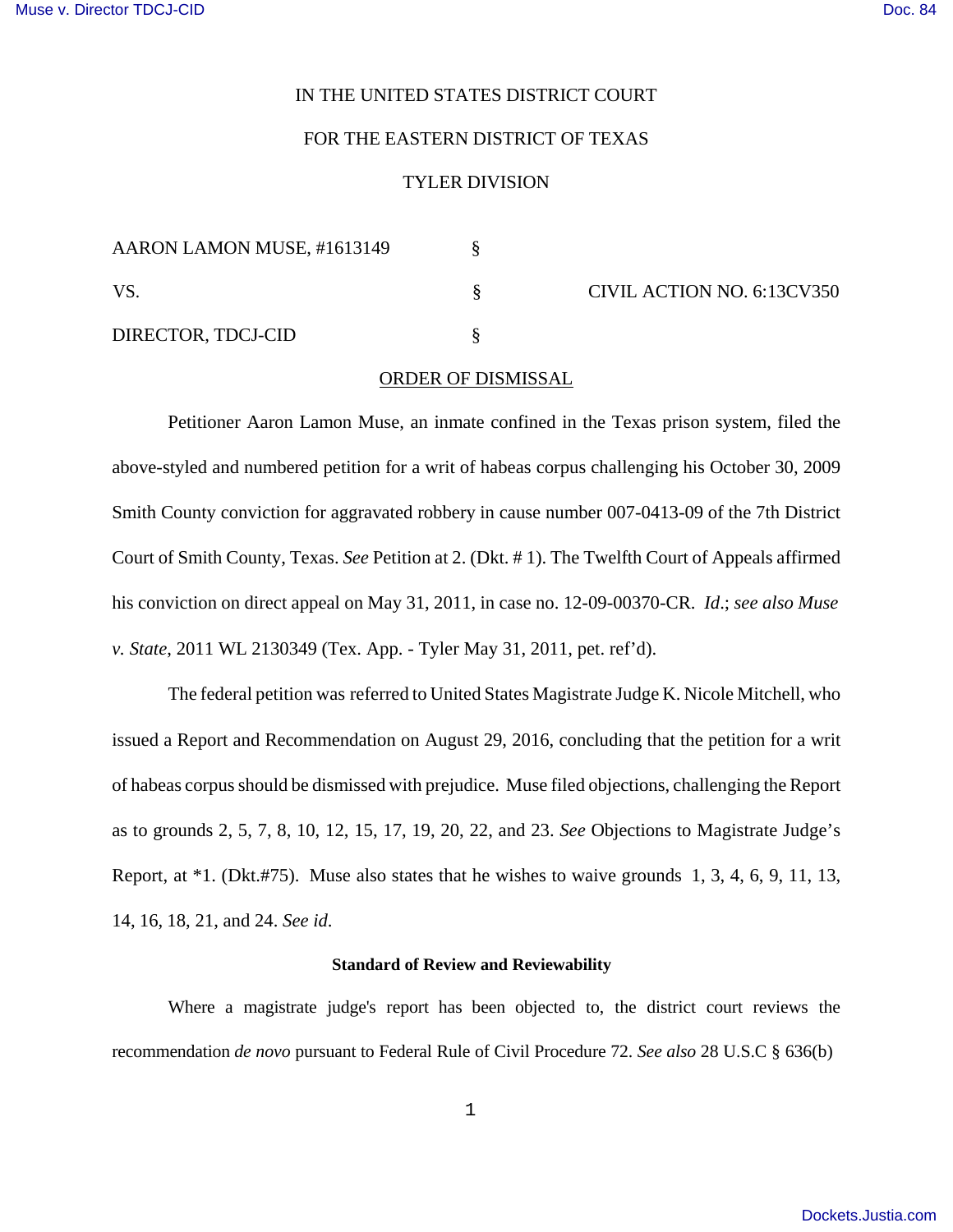(1) ("A judge of the court shall make a *de novo* determination of those portions of the report or specified proposed findings and recommendations to which objection is made."). During a *de novo* review a court examines the entire record and makes an independent assessment of the law. When no objections are filed, petitioner is barred from *de novo* review by the district judge of those findings, conclusions, and recommendations and, except upon grounds of plain error, from appellate review of the unobjected-to factual findings and legal conclusions accepted and adopted by the district court. *Douglass v. United Services Automobile Association,* 79 F.3d 1415, 1430 (5th Cir.1996) (*en banc* ).

Muse attempts to enlarge certain claims in his objections. *Compare* Objections at 1-50 with Fed. Pet. at 6-16.1 Most of what Muse filed originally including his supporting memorandum was stricken by this Court. *See* Dkt. #2-5, 43. The only arguments before the Court are those presented in his federal petition. *See Cupit v. Whitley*, 28 F.3d 532, 535 n.5 (5th Cir.1994); *see* also *Paterson—Leitch Co. v. Massachusetts Municipal Wholesale Electric Co*., 840 F.2d 985, 990-91 (1st Cir. 1988)(explaining that a party "has a duty to put its best foot forward" before the Magistrate Judge—i.e., "to spell out its arguments squarely and distinctly" and does not allow him to raise expanded or new allegations not before the Magistrate Judge). This court will not review new claims presented for the first time in Petitioner's objections. *See Long v. McCotter*, 792 F.2d 1338, 1345 (5th Cir. 1986) ("we ordinarily do not consider issues that have not been presented to the court of first instance"). Therefore, the court is not considering these new arguments raised by petitioner in his objections to the Report.

AEDPA imposes an almost-complete bar to relitigation of any constitutional claim that was adjudicated on the merits in state court. See 28 U.S.C. § 2254(d) (West 2016). The statute provides three narrow "exceptions to § 2254(d)'s relitigation bar." *Harrington v. Richter*, 562 U.S. 86, 100-101 (2011). To satisfy one of those exceptions, the prisoner must show (1) that the state court's decision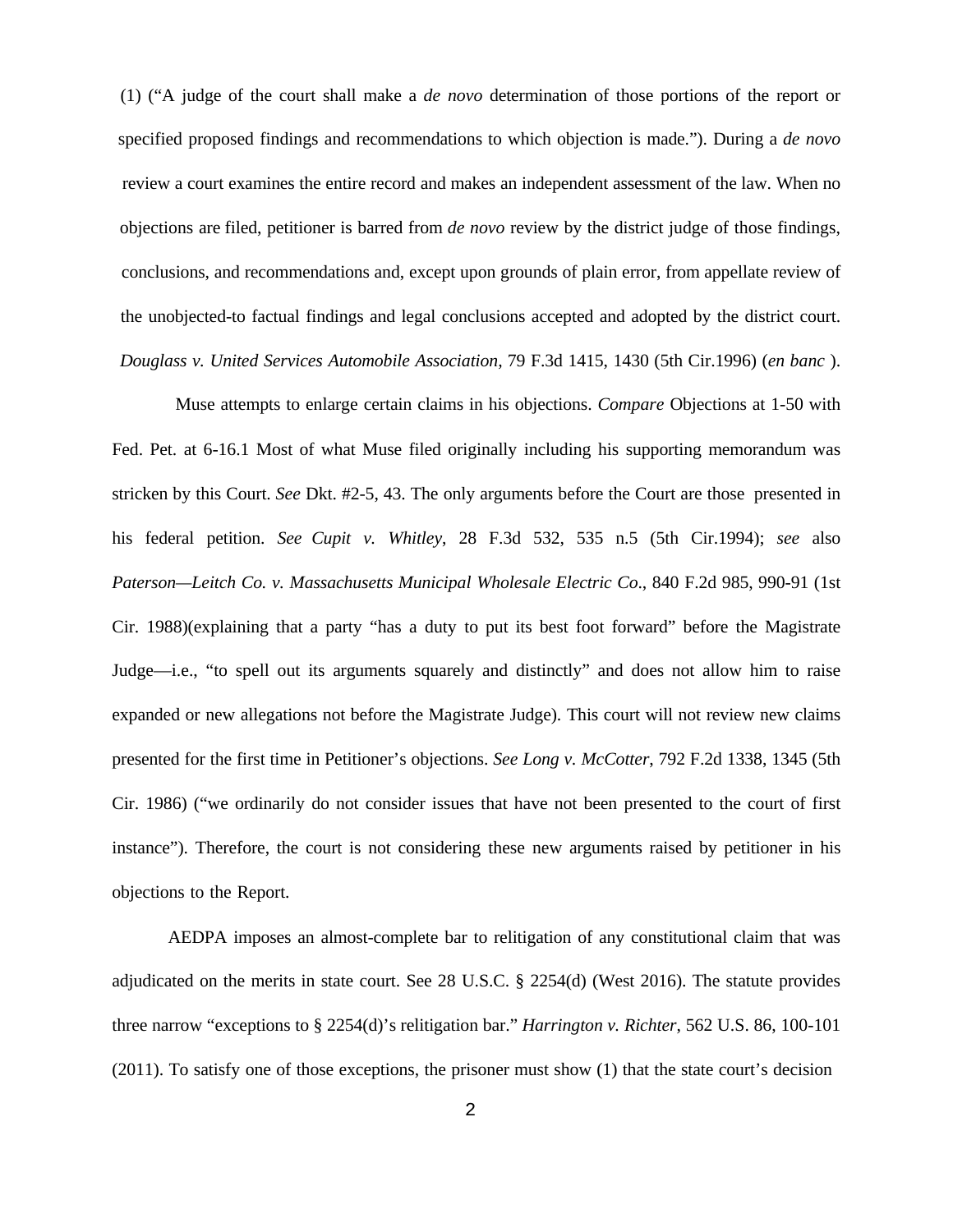was contrary to federal law that was clearly established in Supreme Court holdings, 28 U.S.C. § 2254(d)(1); (2) that the decision was an unreasonable application of such law, *id*.; or (3) that the decision was based on an unreasonable factual determination, *id*. § 2254(d)(2) (West 2016).

To award habeas relief to a prisoner in state custody, a federal court must consider every justification that the state court provided - and it must hypothesize every justification that the state court could have provided - and conclude that the denial of habeas relief is so outrageous and unreasonable that every fairminded jurist unanimously would condemn it. *Richter*, 562 U.S. at 101- 102. AEDPA also provides that the state court's factual findings "shall be presumed to be correct" unless the petitioner carries "the burden of rebutting the presumption of correctness by clear and convincing evidence." 28 U.S.C. § 2254(e)(1). "The presumption of correctness not only applies to explicit findings of fact, but it also applies to those unarticulated findings which are necessary to the state court's conclusions of mixed law and fact." *Valdez v. Cockrell*, 274 F.3d 941, 948 n.11 (5th Cir. 2001).

The presumption of correctness is especially strong when the trial court and the habeas court are the same. *Clark v. Johnson*, 202 F.3d 760, 764 (5th Cir. 2000); *Amos v. Scott*, 61 F.3d 333, 347 (5th Cir. 1995); *James v. Collins*, 987 F.2d 1116, 1122 (5th Cir. 1993). When a state trial judge is also the judge hearing the state habeas claim, that judge is in an optimal position to assess the credibility of the affidavits. The state judge had the benefit of observing the witnesses and attorneys and hearing testimony at trial. The state trial judge could make credibility determinations based on the demeanor of the witnesses he heard at trial, without holding a separate hearing to take live testimony from the witnesses. *Baldree v. v. Johnson*, 99 F.3d 659, 663 (5th Cir. 1996); *see* also *Buxton v. Collins*, 879 F.2d 140, 146 (5th Cir. 1989). The record indicates that the Honorable Kerry Russell presided over both the trial and state habeas proceeding; consequently, his findings are entitled to additional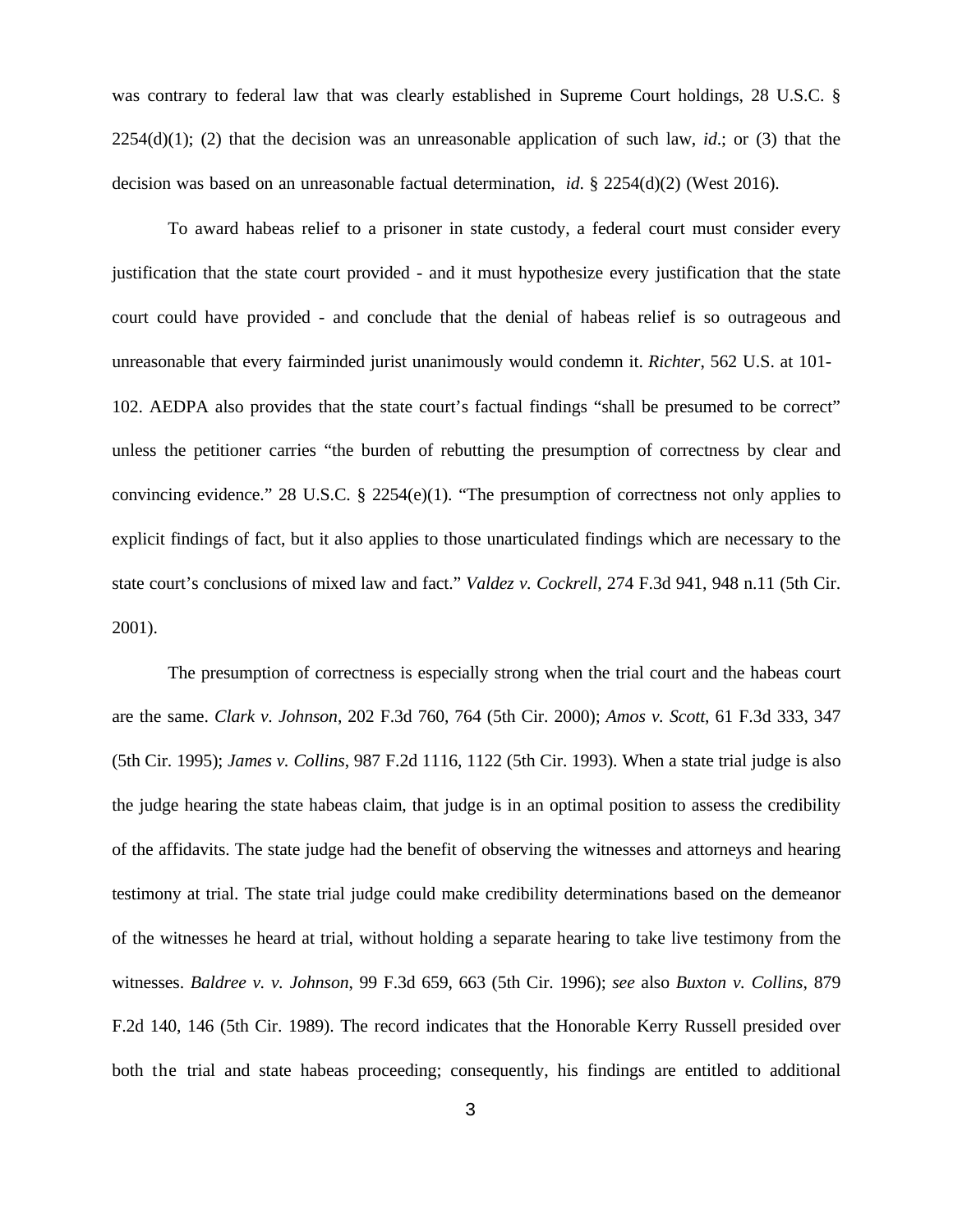deference. *See* SHCR-13 at cover (Clerk's Summary Sheet). The adjudication of Muse's claims in state court was not so outrageous and unreasonable that every fairminded jurist unanimously would condemn it.

#### **Discussion of Petitioner's Objections**

## **I. Tampering with the Evidence (ground two).**

Muse re-urges his claim that the State planted a pair of his tennis shoes at the crime scene. *See* Objections at 2-8. Muse claims the tennis shoes were initially depicted sitting on the tailgate of his father's truck, then planted in his mother's house. *See id*. at 2. According to Muse, the State then altered a photograph of the shoes making them appear to be lying on "'green-colored' carpet." *See id.* at 2. Muse specifically claims that the Court should have held an evidentiary hearing to explore his evidence-tampering claim and that it should have granted his motion to hire a forensic video examiner to determine whether there was tampering. *See* Objections at 8-9.

This is a new claim by Muse. He did not claim in his federal petition that the State manipulated the photograph of the shoes by adding a "green-colored" carpeted background. *See* Fed. Pet. at 6. Further, the Report correctly states that the planted-evidence claim was fully vetted not only during the state-habeas process but also at trial. *See* Report at 8-9. A jury heard this argument and found it unpersuasive as did the judge who presided over both his state-habeas application and his trial. Judge Russell found:

"There is no evidence in the record of this case that the State, this Court, the official court reporter of this Court, or any member of law enforcement involved in the investigation and/or prosecution of this case, tampered with or altered or replaced or substituted any piece of evidence before, or after, it was admitted into evidence at the trial of this cause."

#### SHCR-13 at 895.

Judge Russell's findings are accorded additional deference. *See Clark*, 202 F.3d at 764.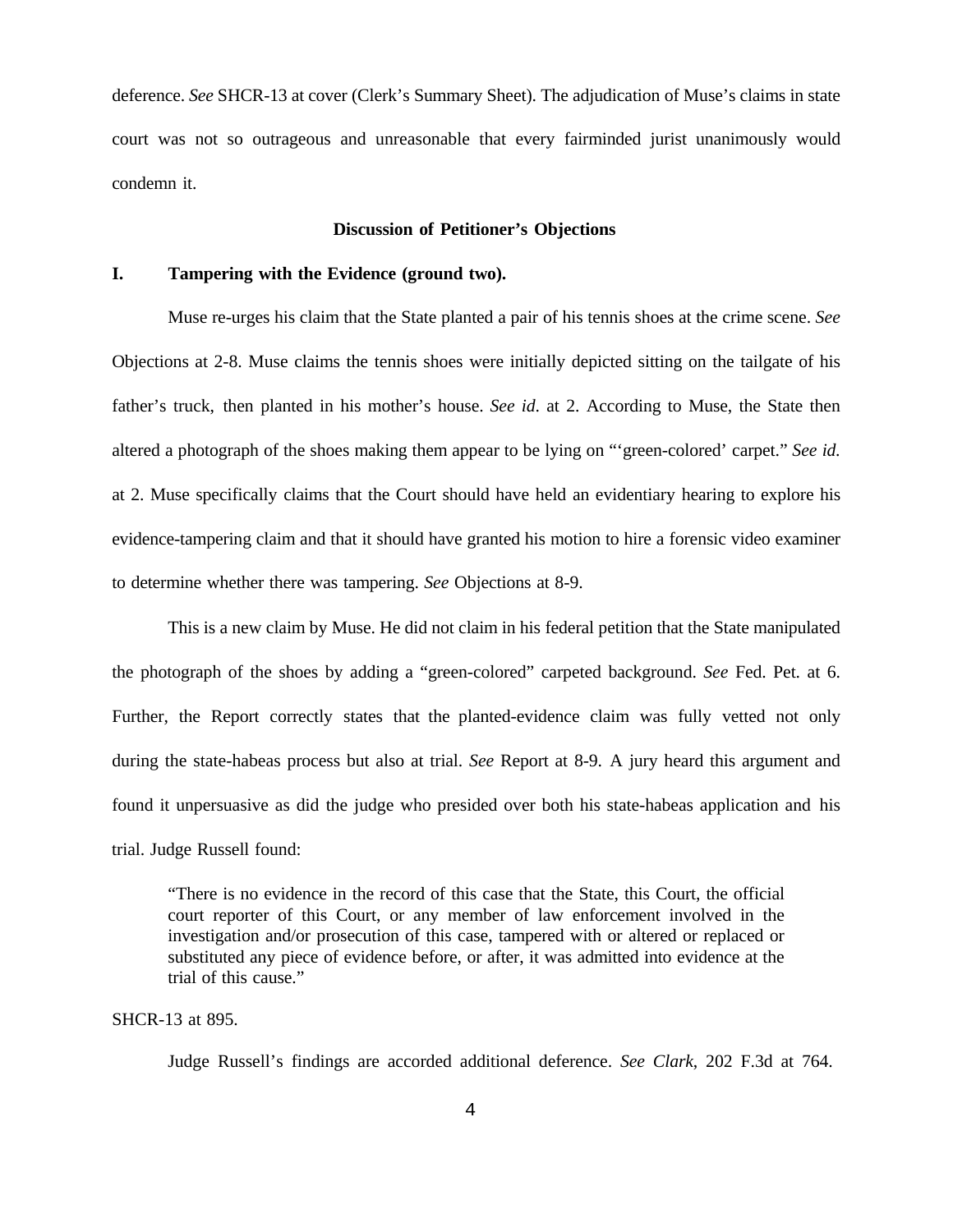Further, sufficient evidence besides the alleged planted shoes linked Muse with the robbery. *See Muse v. State*, No. 12-09-00370-CR, 2010 Tex. App. LEXIS 10418, at \*\*1-5 (Tex. App.–Tyler 2010, pet. ref'd).

Muse's request for an evidentiary hearing on this issue is denied. The Fifth Circuit has "repeatedly found that a paper hearing is sufficient to afford a petitioner a full and fair hearing on the factual issues underlying his claims, especially where . . . [as here] the trial court and the state habeas court were one and the same." *Murphy v. Johnson*, 205 F.3d 809, 816 (5th Cir. 2000); *see* also *Perillo v. Johnson*, 79 F.3d 441, 446-47 (5th Cir. 1996). As the state-habeas trial court noted and as Muse acknowledges, there is a substantial amount of documentation already found in the record. Where the record is fully documented, a district court does not abuse its discretion in failing to hold an evidentiary hearing. *See id*.

Since Judge Russell presided over both Muse's trial and state-habeas application, he had firsthand knowledge of the proceedings. His findings are afforded an additional presumption of correctness. *See Clark v. Johnson*, 202 F.3d 760, 765 (5th Cir. 2000); *see* also *Perillo*, 79 F.3d at 446- 447).

Moreover, the Supreme Court held that a federal court cannot expand the record on a claim adjudicated on the merits in state court. *See Cullen v. Pinholster*, 131 S. Ct. 1388, 1398 (2011). Specifically, the Court said, "We now hold that review under  $\S 2254(d)(1)$  is limited to the record that was before the state court that adjudicated the claim on the merits." *Id*. Issues that are mixed questions of law and fact are evaluated under section 2254(d)(1). *Martin v. Cain*, 246 F.3d 471, 475-476 (5th Cir. 2001). Section  $2254(d)(1)$  is the standard of review this Court will apply in evaluating Muse's Sixth Amendment claim under *Strickland v. Washington*, 466 U.S. 668 (1984). *See Gregory v. Thaler*, 601 F.3d 347, 351 (5th Cir. 2010) ("Claims of ineffective assistance of counsel involve mixed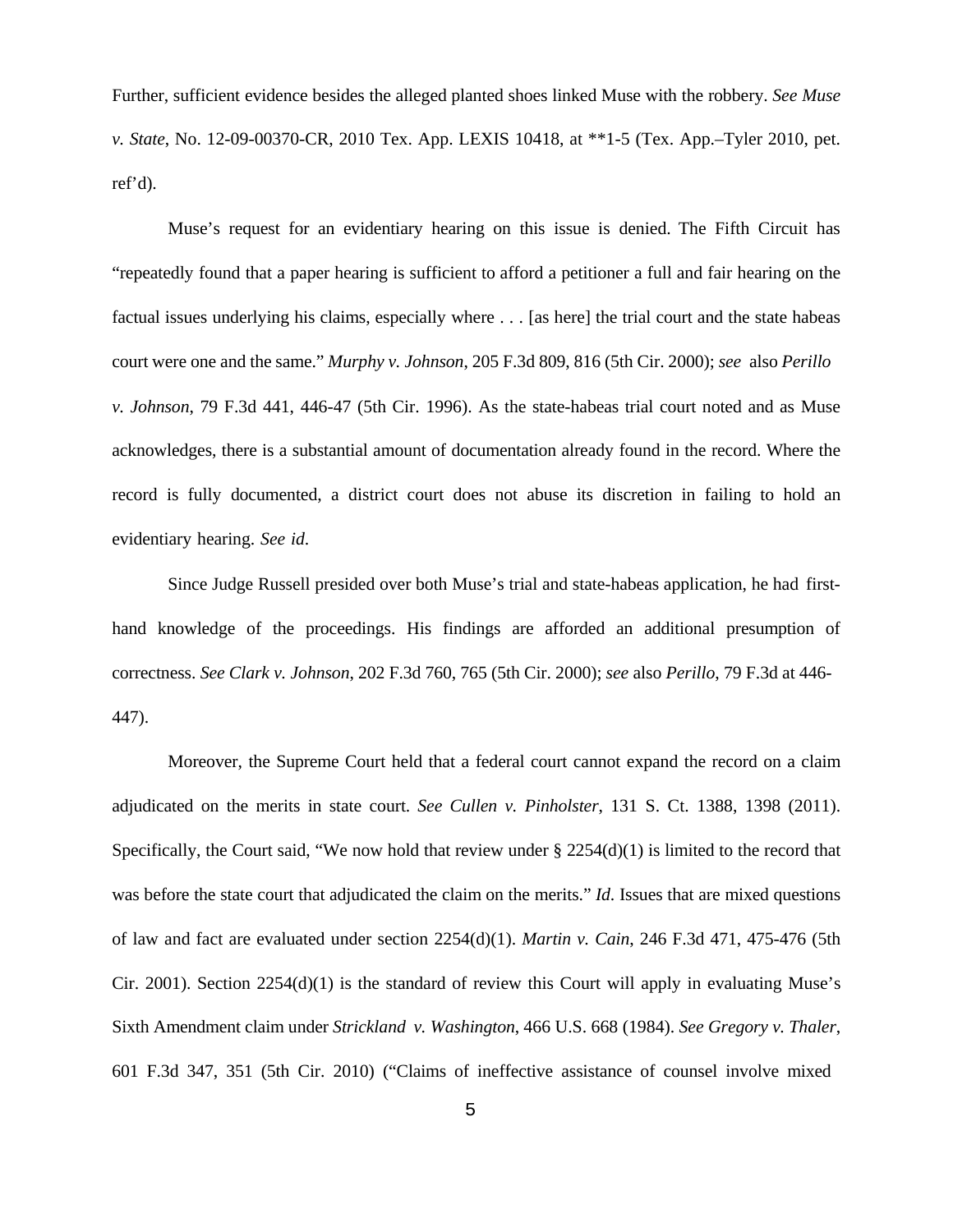questions of law and fact and are governed by  $\S$  2254(d)(1)."). Claims concerning prosecutorial misconduct are mixed questions of law and fact. *Brazley v. Cain*, 35 F. App'x 390, 2002 WL 760471, at \*4 n. 4 (5th Cir. Apr. 16, 2002); s*ee* also *United States v. Emueqbunam*, 268 F.3d 377, 403–04 (6th Cir.2001); *Jones v. Gibson*, 206 F.3d 946, 958 (10th Cir.2000); *United States v. Noriega*, 117 F.3d 1206, 1218 (11th Cir.1997); *United States v. Spillone,* 879 F.2d 514, 520 (9th Cir.1989).

These claims were adjudicated on the merits in state court. *See* SHCR-10 at 894-897. Consequently, this Court's review of these claims is limited to the record that was before the state court. *See Pinholster*, 131 S. Ct. at 1398. Ultimately, the hearing will have "no bearing" on this Court's ultimate decision. *See id*. at 1400.

Finally, there is no real factual dispute that, if resolved in Muse's favor, would entitle him to relief. *See Murphy*, 205 F.3d at 816. His prosecutorial misconduct claim rests on an allegation that the police planted a pair of black tennis shoes. The jury heard that argument and disbelieved it. *See* V RR 182-183. Judge Russell found that there was no evidence that the tennis shoes were taken out of the truck and planted in Muse's house. V RR 212. Judge Russell made the same conclusion in Muse's state habeas application. SHCR-13 at 895. The claim must also be weighed against all the evidence supporting the verdict, such as the presence of his DNA on the clothes worn by the suspect. *See Muse*, 2010 Tex.App. LEXIS 10418, at \*\*14-17; *see* also Resp. to Mot. for an Evid. Hrg. at 2-3. (Dkt. #46).

Muse is not entitled to an evidentiary hearing, nor is he entitled to a forensic examiner. A federal habeas court may authorize funding for investigative, expert, or other services upon finding that such services are "reasonably necessary for the representation of the defendant[.]" 18 U.S.C. § 3599(f) (West 2016). The Fifth Circuit has construed "reasonably necessary" to mean that an indigent petitioner "must demonstrate a 'substantial need' for the requested assistance." *Riley v. Dretke*, 362 F.3d 302, 307 (5th Cir. 2004); *Clark v. Johnson*, 202 F.3d 760, 768 (5th Cir. 2000), and *Fuller v.*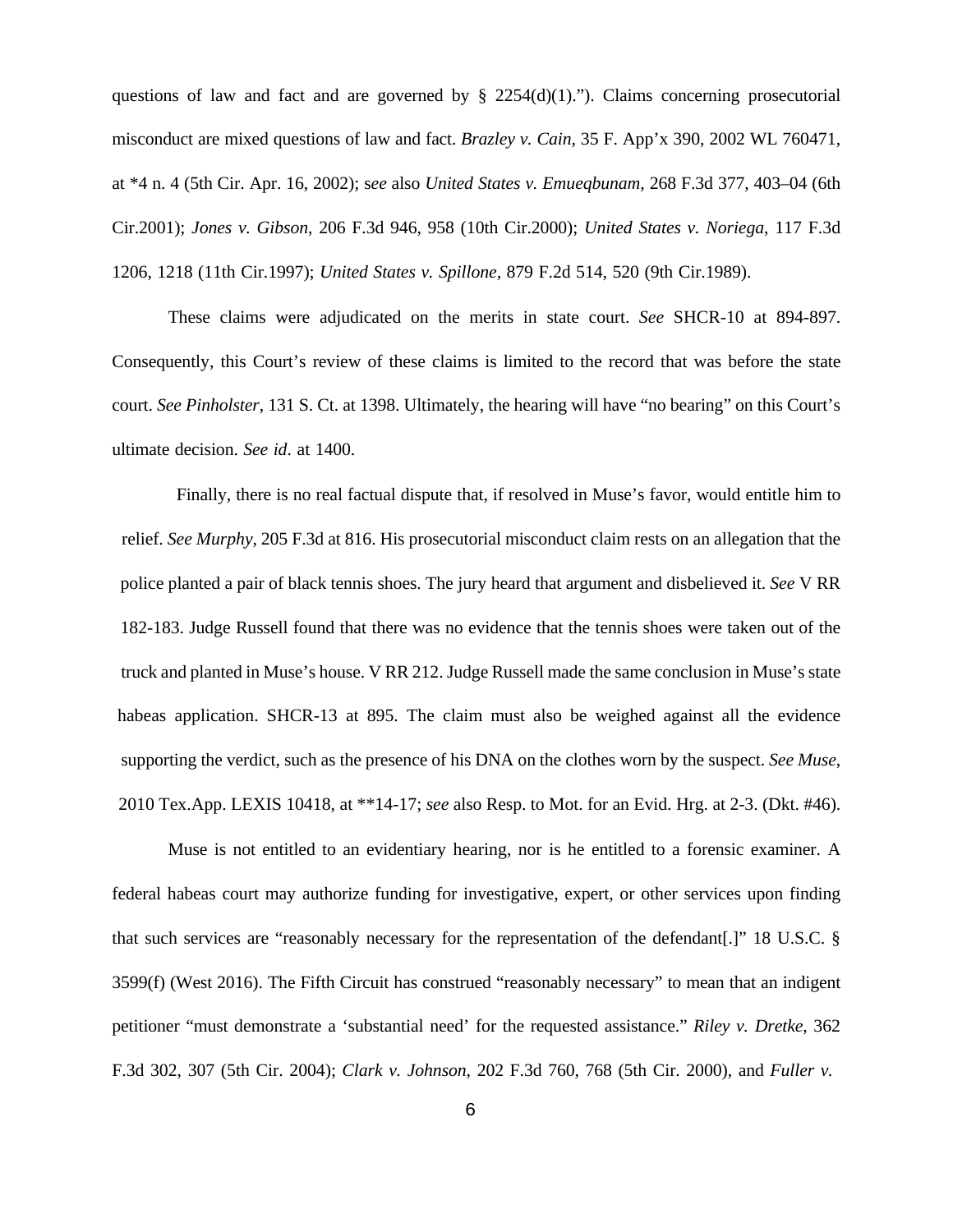*Johnson*, 114 F.3d 491, 502 (5th Cir. 1997). Muse has not shown a "substantial need" for an investigation. Muse presented his evidence tampering argument at trial. Judge Russell found that the claim had no merit. *See* Report at 9-10; SHCR-13 at 895. This objection is overruled.

#### **II. False, Misleading, or Perjured Testimony (ground five).**

In his fifth ground, Muse claims that the DPS chemist, Melissa Haas, "conveyed an impression to the jury which she or the state knew to be false." *See* Objections at 8. Haas testified that she looked for a "full DNA Profile" using "body fluids such as blood, semen, sweat, saliva, and even in some cases urine". *See id*. at 10. Muse claims that she gave the jury a false or misleading impression when she testified that she had "extracted a 'full DNA Profile' (Vol. IV, RR, page 108, lines 8-9) from the firearm allegedly belonging to the petitioner and at least one unknown contributor. Muse claims Haas mislead the jury when she did not identify the types of "biological evidence" like his "blood, semen, saliva, sweat, or urine." *See id*. Muse claims the testimony was therefore impermissibly "vague". *See id*.

The State cannot knowingly use perjured testimony or allow perjured testimony to go uncorrected. *See Napue v. Illinois*, 360 U.S. 264, 269 (1959); *Giglio v. United States*, 405 U.S. 150, 154 (1972). To prove a due process violation in such a case, a petitioner must demonstrate (1) that the testimony in question was actually false, (2) that the prosecutor was aware of the perjury, and (3) that the testimony was material. *Faulder v. Johnson*, 81 F.3d 515, 519 ( $5<sup>th</sup> Cir.$  1996).

Perjured testimony is material only when "there is any reasonable likelihood that the false testimony could have affected the judgment of the jury." *Barrientes v. Johnson*, 221 F.3d 741, 756 (5th Cir. 2000); *see United States v. Washington*, 44 F.3d 1271, 1282 (5th Cir. 1995) (materiality prong not met where allegedly perjurious statements "have nothing to do with [the defendant's] guilt or innocence" and evidence of guilt is "overwhelming").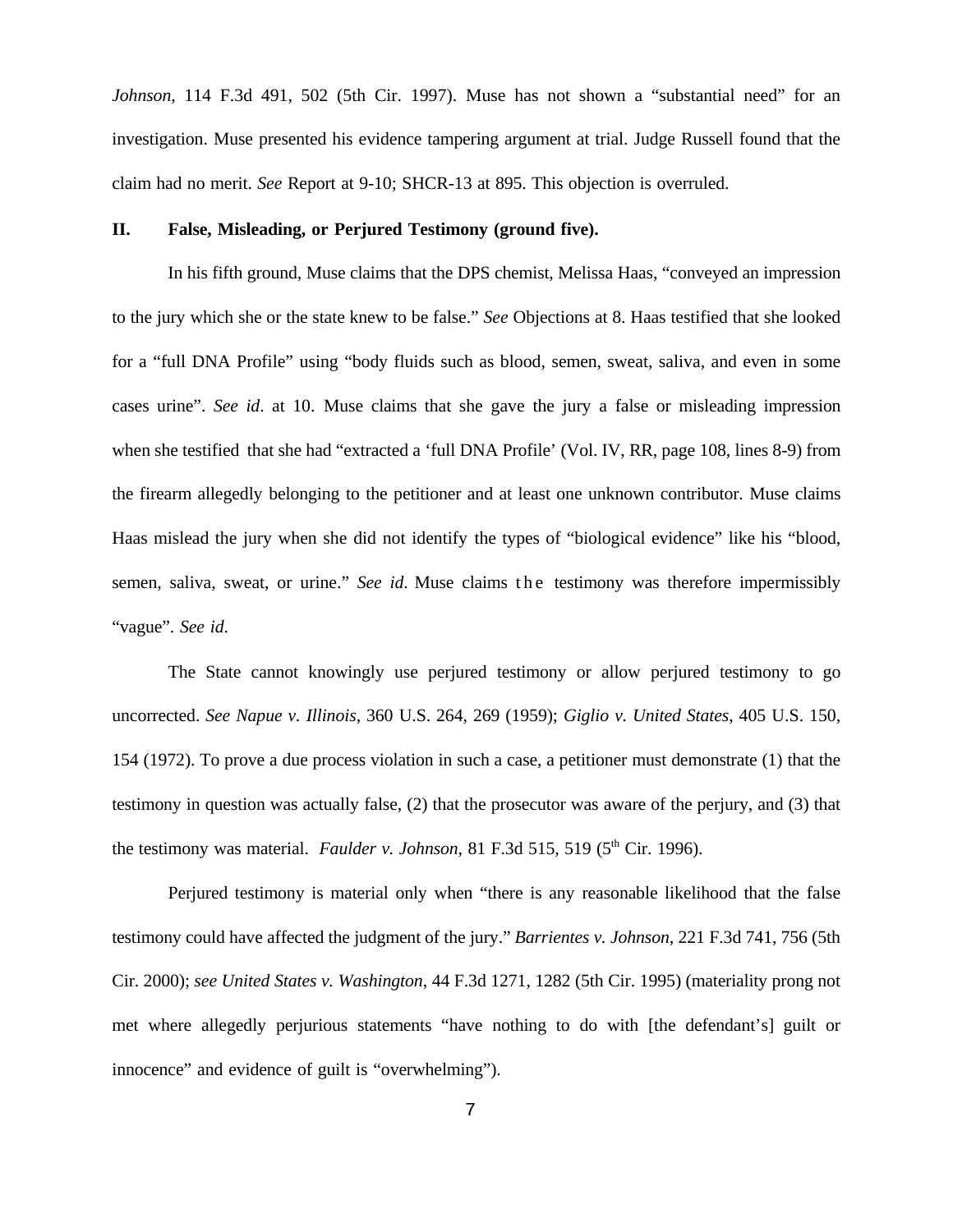Contradictory testimony from witnesses, inconsistencies within a witness' testimony, and conflicts between reports, written statements and the trial testimony of prosecution witnesses do not, standing alone, establish perjury. *Koch v. Puckett*, 907 F.2d 524, 531 (5<sup>th</sup> Cir. 1990); *United States v. Martinez-Mercado*, 888 F.2d 1484, 1492 (5th Cir. 1989); *Little v. Butler*, 848 F.2d 73, 76 (5th Cir. 1988); *United States v. Viera*, 819 F.2d 498, 502 (5th Cir. 1987); *United States v. Brown*, 634 F.2d 819, 827 (5<sup>th</sup> Cir. 1981).

It cannot be said that the state suborned false or misleading testimony based upon testimony by a witness who "conveyed the impression" and who was otherwise "vague." Haas obviously had a DNA sample. The failure to identify the specific "body fluid" does not rise to the level of perjury. The state habeas trial court said:

There is no evidence in the record of this case that DPS criminologist, Ms. Melissa Haas, presented perjured testimony at the trial of this case regarding the testing she conducted on the evidence in this case.

SHCR-13 at 895. Judge Russell's finding was reasonable. This objection is meritless, and is overruled.

#### **III. Ineffectiveness of Appellate Attorney (grounds seven and eight).**

Muse's claims regarding both trial and appellate counsel are governed by the Supreme Court's standard in *Strickland v. Washington*, 466 U.S. 668 (1984). *See Amador v. Quarterman*, 458 F.3d 397, 411 (5th Cir. 2006) (recognizing that *Strickland* applies to ineffective assistance of appellate counsel claims). To establish deficient performance, Muse must show that counsel's representation "fell below an objective standard of reasonableness." *See id*. To establish prejudice, Muse must show that his counsel's deficient performance that but for his counsel's deficient performance, there is a reasonable probability that the outcome of the appeal would have been different. *Id*. Because an appellate counsel is not required to raise every nonfrivolous claim on appeal, but may select from among them in order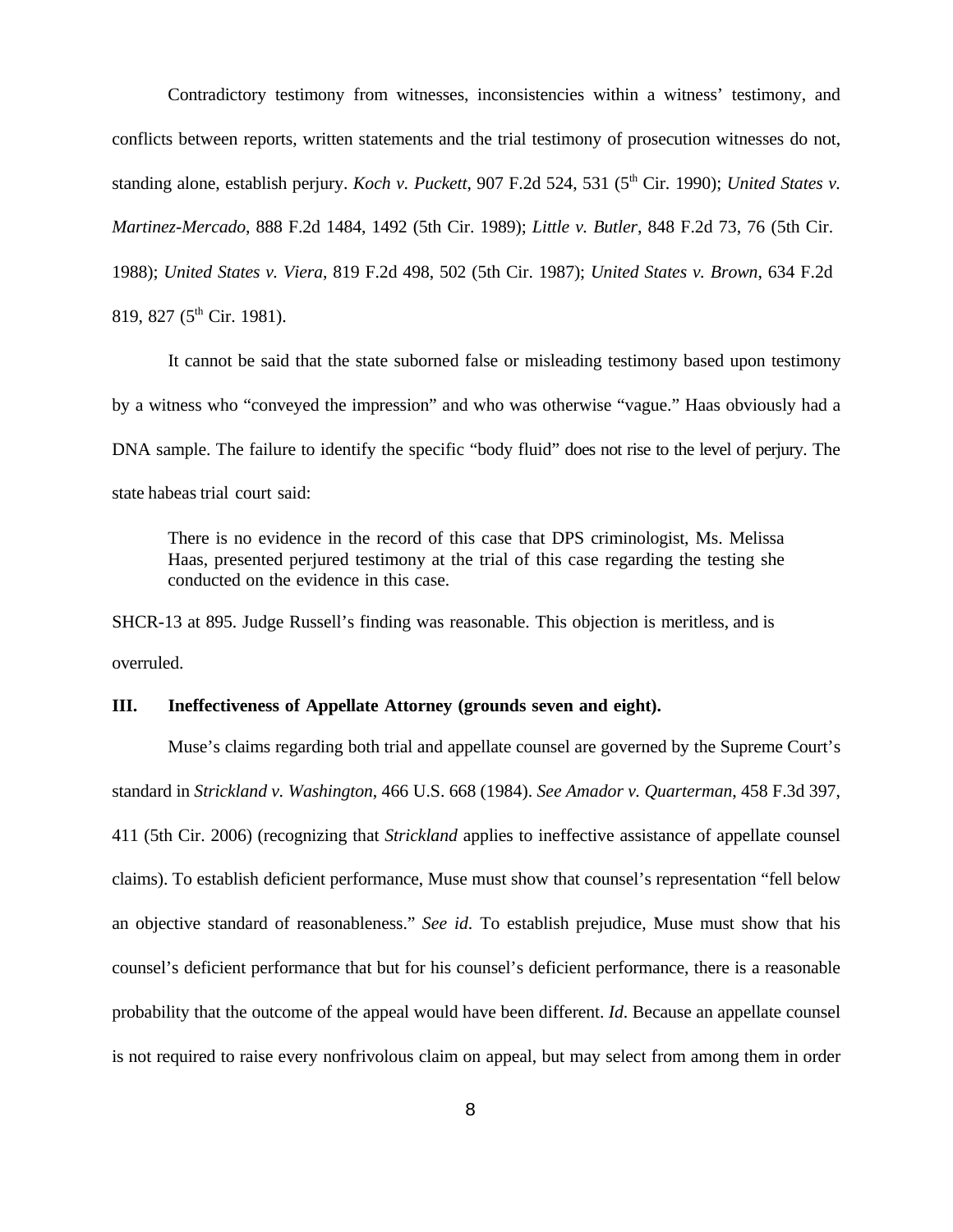to maximized the likelihood of success on appeal, it is difficult to demonstrate the incompetency of counsel when a brief on the merits is filed. *Smith v. Robbins*, 528 U.S. 259, 288 (2000). Muse has to overcome two deferential standards of review, the first set out in *Strickland v. Washington*, the second under the AEDPA. *See Knowles v. Mirzayance*, 173 L. Ed. 2d 251, 262 (2009) (noting the "doubly deferential judicial review that applies to a *Strickland* claim evaluated under the § 2254(d)(1) standard" and citing *Yarborough v. Gentry*, 540 U.S. 1, 5-6 (2003) (per curiam).

### *A. Fourth Amendment challenge (ground seven).*

In ground seven, Muse claims his appellate attorney, James Huggler, was ineffective in failing to argue that police had seized his stepfather's truck without a warrant in violation of the Fourth Amendment. *See* Objections at 14. Muse claims for the first time in his Objections that his appellate attorney, James Huggler, "mislead" the Twelfth Court of Appeals in saying that "Gordon gave the officers permission to search the truck". *See id*. at 14-15. First, this is a new allegation. Muse did not claim his attorney mislead the appellate court in his federal petition. *See* Fed. Pet. at 9.

Further, this claim is meritless. The record indicates that Rolando Gordon gave police consent to search the home. *See* IV RR 51. Detective Chuck Houghton then testified that he saw a jacket matching the description of the one worn by the suspect in plain view in the front seat of the truck parked in Gordon's driveway and decided to impound the truck. *See* IV RR 51-52.

Muse's objection, in addition to being new, presents no appellate issue. The Supreme Court has explained that the "plain view" doctrine is not really an "exception" to the warrant requirement because the seizure of property in plain view involves no invasion of privacy and is presumptively reasonable. *See Texas v. Brown*, 460 U.S. 730, 738–739 (1983). The record also indicates that police obtained a search warrant for the truck. *See* IV RR 54-55. Police were at the Gordon residence having traced the license plate back to its owner. The plain-view doctrine gave police grounds to seize the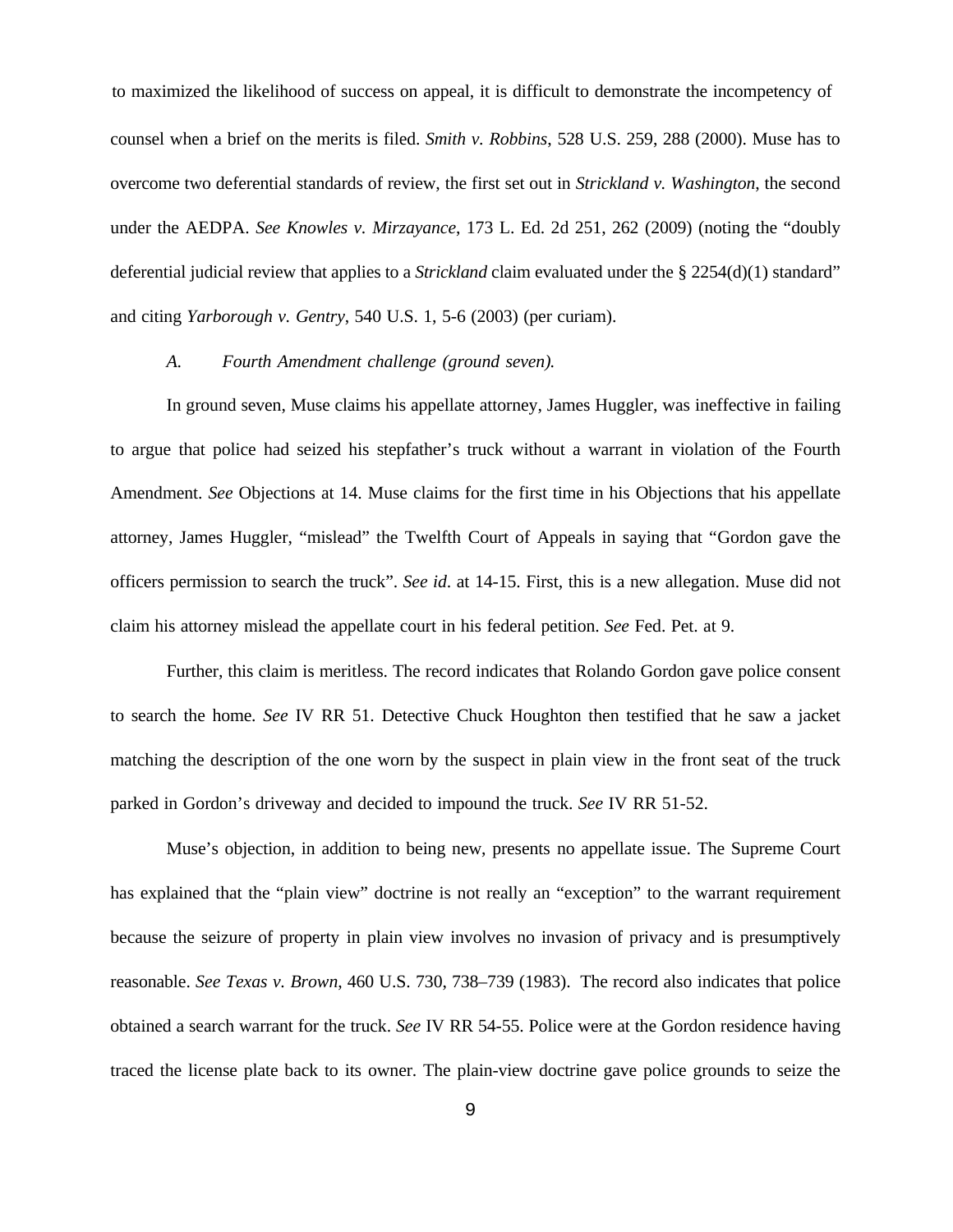jacket and probable cause for a warrant, which it obtained. There was no appellate issue to raise; therefore, this objection is meritless.

### *B. Motion for mistrial (ground eight).*

Next, Muse claims the Report was incorrect in finding that Huggler was not ineffective in failing to Judge Russell's ruling overruling Muse's motion for a mistrial when a juror announced after she had been seated that she had been the victim of a robbery. *See* Objections at 17. Muse believes that he or the State should have been able to ask this juror questions about her potential bias. *See id*. at 18. As the Report states, Judge Russell fully discussed the propriety of asking the juror why she had not disclosed her prior assault when she had in fact made that disclosure prior to being placed on the jury. *See* Report at 18.

As Judge Russell pointed out, Juror Number 32, Angela Tarnow, was wrong when she said that she failed to disclose during voir dire that she had been the victim of a robbery. *See* III RR 7, 22-23. A lie during voir dire might disclose a bias. *See McDonough Power Equip., Inc. v. Greenwood*, 464 U.S. 548, 556 (1984) (juror failed to answer material question that might have provided valid basis for challenge honesty on voir dire). After considering this issue, Huggler decided not to raise it. *See id*. at 16-17.

Appellate counsel is obligated only to raise and brief those issues that have the best chance of success. *See Jones v. Barnes*, 463 U.S. 745, 751-53 (1983). In fact, appellate counsel has a duty to focus on "a few key issues" to the exclusion of the weaker ones. *See Mayo v. Lynaugh*, 882 F.2d 134, 139 (5th Cir. 1989). This objection is overruled.

### **IV. Prosecutorial Misconduct (ground ten).**

Muse next reasserts his argument that the State knowingly used planted evidence, the tennis shoes, to obtain the conviction. *See* Objections at 20. In habeas corpus proceedings, alleged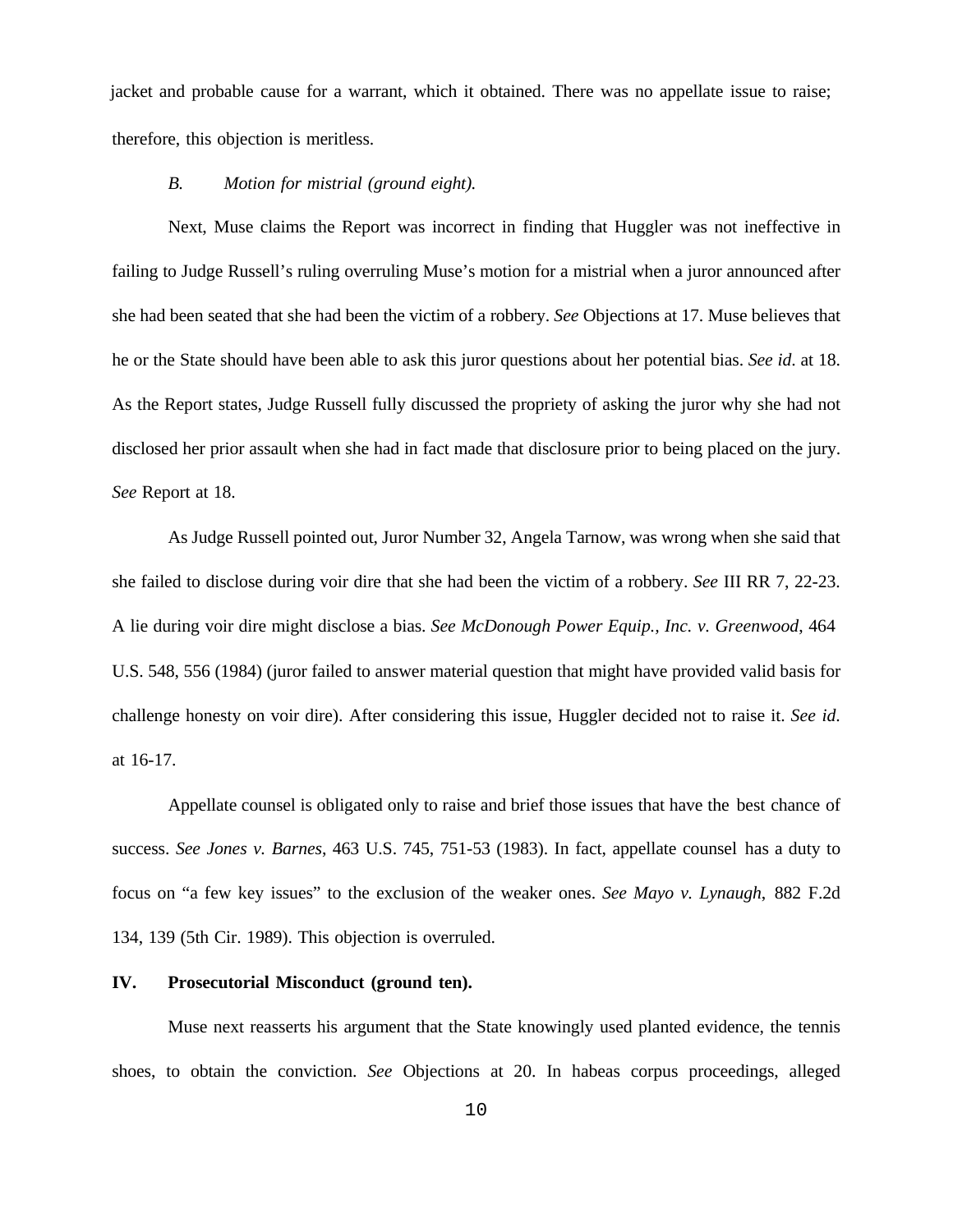prosecutorial misconduct during a state criminal trial is reviewed to determine whether it so infected the [trial] with unfairness as to make the resulting [conviction] a denial of due process. *Barrientes*, 221 F.3d at 753. "A trial is fundamentally unfair if there is a reasonable probability that the verdict might have been different had the trial been properly conducted". *Id*. at 753.

Police had consent to search the Gordon residence. There is no proof that police planted the shoes in question in the house. *See id*. at 18-19. The state habeas trial court found:

There is no evidence in the record of this case that the State's prosecutor, Mr. Richard Vance, committed prosecutorial misconduct by offering and having admitted into evidence a pair of dark colored shoes found at the defendant's residence. Said evidence was relevant and admissible under the Rules of Evidence.

SHCR-13 at 896.

There was sufficient evidence tying Muse to the crime, including the DNA evidence. *See*

*Muse*, 2010 Tex. App. LEXIS 10418, at \*\*1-5. There was no misconduct. This objection is overruled.

# **V. Ineffectiveness of Trial Counsel (grounds twelve, fifteen, seventeen, nineteen, and twentythree)**.

Regarding his claim of ineffective assistance of counsel, Muse has to overcome two deferential standards of review, the first set out in *Strickland v. Washington*, the second under the AEDPA. *See Knowles*, 173 L. Ed. 2d at 262 (noting the "doubly deferential judicial review that applies to a *Strickland* claim evaluated under the § 2254(d)(1) standard").

*A. Failing to object and to move to introduce (ground twelve).*

Muse claims that his trial attorney, Kurt Noell, failed to object when the State offered State's Exhibit 66, which was the photograph of the tennis shoes Muse claims were planted in the house. *See* Objections at 22. Muse argues that Noell should have requested a continuance and an expert who could verify that the background had been altered. *See* Objections at 22-23. Muse claims that the "'blackcolored tennis shoes'" had no bearing to the case, and Noell should have lodged an objection to the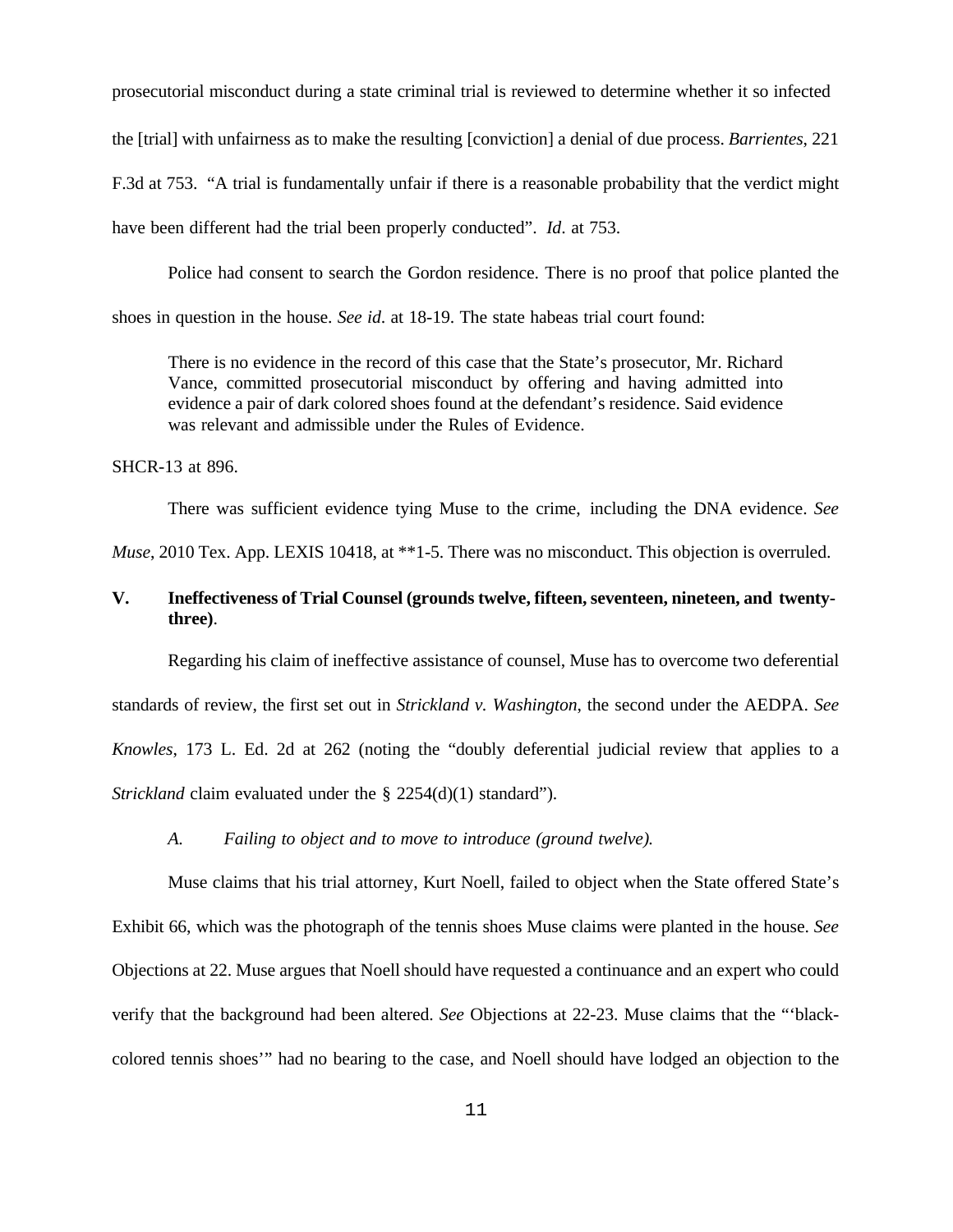introduction of the exhibit. *See id*. at 23.

This is a new allegation. In his federal petition he claimed that Noell was ineffective in failing (1) to object to the introduction of the black tennis shoes and (2) to make a motion asking the trial court to introduce the CDs depicting the tennis shoes on the tail gate of the truck. *See* Fed. Pet. at 11. There was no mention of seeking a continuance of the trial or obtaining a forensic-video expert. *See id*. He has abandoned any complaint that Noell should have shown the jury the CD disk, the "Mineola Photos" because he did not present the issue in his objections. *See* Objections at 22-25. The only issue raised is Noell's failure to object.

Further, the Report correctly noted that Noell had a legitimate reason for not objecting; namely, Noell thought there would be no reason to object to evidence having "'no bearing on the case.'" *See* Report at 20-21. Even if the evidence were inadmissible, the failure to object to the admission of inadmissible evidence does not necessarily establish a deficiency. Muse must demonstrate that Noell committed "errors so serious that counsel was not functioning as the 'counsel' guaranteed the defendant by the Sixth Amendment." *Strickland*, 466 U.S. at 687. A defendant seeking to prove ineffective assistance of counsel "must overcome the presumption that, under the circumstances, the challenged action 'might be considered sound trial strategy.'" *Id*. at 689; *see* also *Michel v. Louisiana*, 350 U.S. 91, 101 (1955). The presence of those tennis shoes "had no bearing on the case," as Muse submits, and would not have had any affect on the jury's deliberations.

# *B. Failing to expose the inconsistencies in Shalandria Dawson's testimony (ground fifteen).*

Muse claims that Noell failed to "ask Dawson how sure she was about the time" she spent with Muse and about the events the evening of January 2, 2009. *See* Objections at 26. He focuses on the 8:00 to 9:20 p.m. time frame. He claims that, if it were true that Dawson saw Muse at 8:00 p.m. in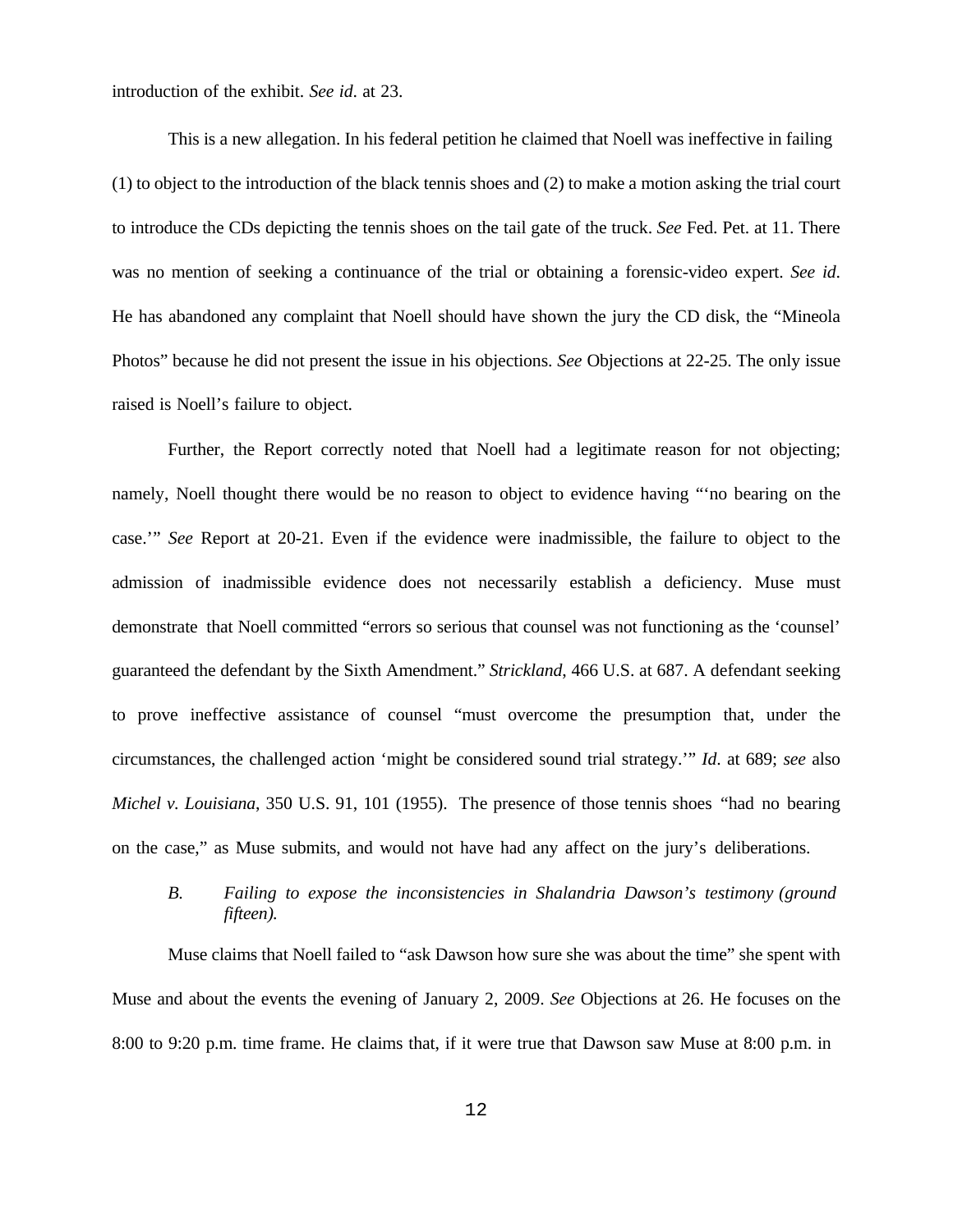Tyler, Texas, then he could not have robbed the Dollar General Store in Lindale, Texas, which was thirteen miles away, at 8:00 p.m. *See id*. He also could not have been the person who robbed the Super Food Mart Store in Mineola, Texas around 9:00 p.m. because Dawson said she saw Muse at a pool hall back in Tyler, Texas "about 9:00 or 9:20 P.M." *See id*. at 27. Muse argues that Noell was ineffective in failing to flush out these inconsistencies in the time frame. *See id*. at 28.

The Report addressed Dawson's equivocations about the time. *See* Report at 23-25. Dawson did not claim to be certain about her time frames. *See id*. at 24-25. Any doubts about whether Muse could have committed these crimes were settled against him considering all the physical evidence linking him to the crime.

A summary of the evidence shows that the person who robbed the Super Food Mart Store also robbed the Dollar General Store since the cash drawers belonging to the Dollar General Store were found in the parking lot of the Super Food Mart Store after it was robbed by a person driving a truck belonging to Muse's stepfather, Rolando Gordon. Police then talked to Gordon who said that his two sons drove the truck. *Muse*, 2010 Tex. App. LEXIS 10418, at \*\*1-3. Muse's brother was in jail at the time; unless Gordon was the robber, Muse was the only suspect. *See id*. at \*\*2-3.

Muse arrived at Dawson's place in a white Buick. *See id*. at \*4. Dawson and Muse then drove by Muse's residence and spotted police. *See id*. Muse dropped Dawson off, went back to his house, and showed back up at Dawson's apartment telling her he had been chased by police. *See id*. at \*4. Muse claims Dawson's statement that Muse told her that he had been chased by police was a lie. Police confirmed that they chased a suspect they spotted in the rear of Gordon's home where Muse was living. Dawson's statement was corroborated by police.

Police lawfully searched the truck parked in Gordon's driveway and found a ski mask, gloves, two black jackets, a bank bag containing bills and coins, a white plastic bag containing coins, a silver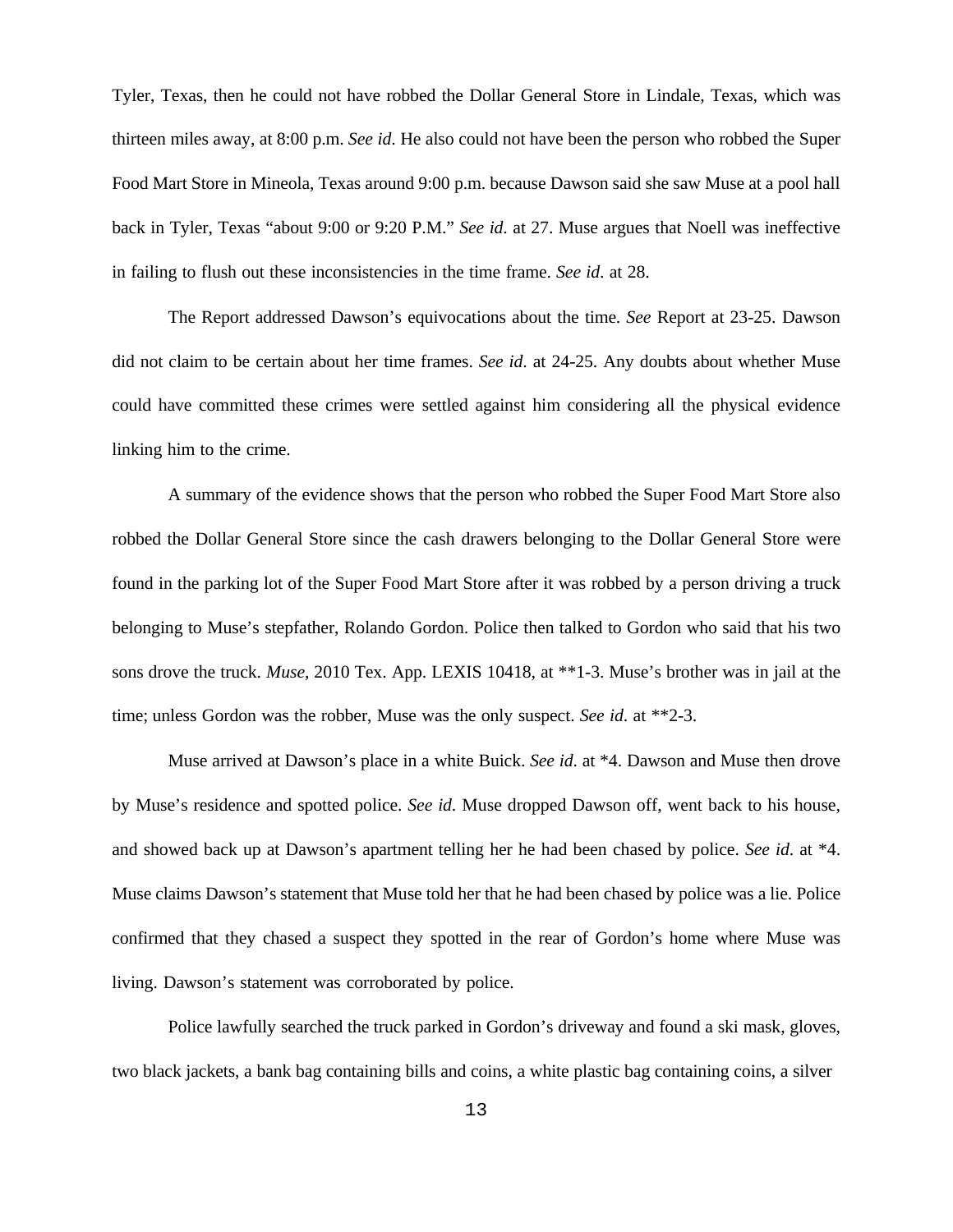firearm, and a bag containing one spent cartridge and several rounds of live ammunition. Police also found a ski mask, gloves, dark blue jeans, and dark colored shoes in Muse's room. The officers sent the ski mask, gloves, and the silver handgun found in the truck to a DPS laboratory for DNA testing. Muse's DNA matched specimens taken from all three items. Additional DNA from an unknown donor or donors also was found on the items. *Muse*, 2010 Tex. App. LEXIS 10418, at \*3.

The evidence indicates that Muse's proposed time lines are incorrect and that he was properly convicted. If the facts adduced at trial point so overwhelmingly to the defendant's guilt that even the most competent attorney would be unlikely to have obtained an acquittal, then the defendant's ineffective assistance claim must fall". *See Green v. Lynaugh*, 868 F.2d 176, 177 (5th Cir. 1989).

## *C. Failing to uncover juror bias (ground seventeen).*

Muse claims a juror revealed on the second day of trial that she had been the victim of a robbery. *See* Objections at 35. Angela Tarnow, who, after being seated on the jury, told Judge Russell that she had forgotten to disclose that she had been the victim of a robbery.<sup>1</sup> Muse blamed Noell for failing to ask her to "state 'separately and specifically' what type of crime she had been previously been a 'victim' of." *See id.* at 36. Muse argues that Noell should have asked "questions calculated to bring out information which might be said to indicate a juror's inability to be impartial, truthful, and the like." *See id*. Muse believes that Tarnow was disqualified under article 35.16(a)(9) of the Code of Criminal Procedure. *See id*.

The State asked the panel whether anyone had been the victim of an "aggravated robbery" or "had some sort of weapon pointed at them." *See* II RR 121. Tarnow indicated that she had. *See* II RR

<sup>1</sup> Tarnow was juror number 32. *See* CR at 135.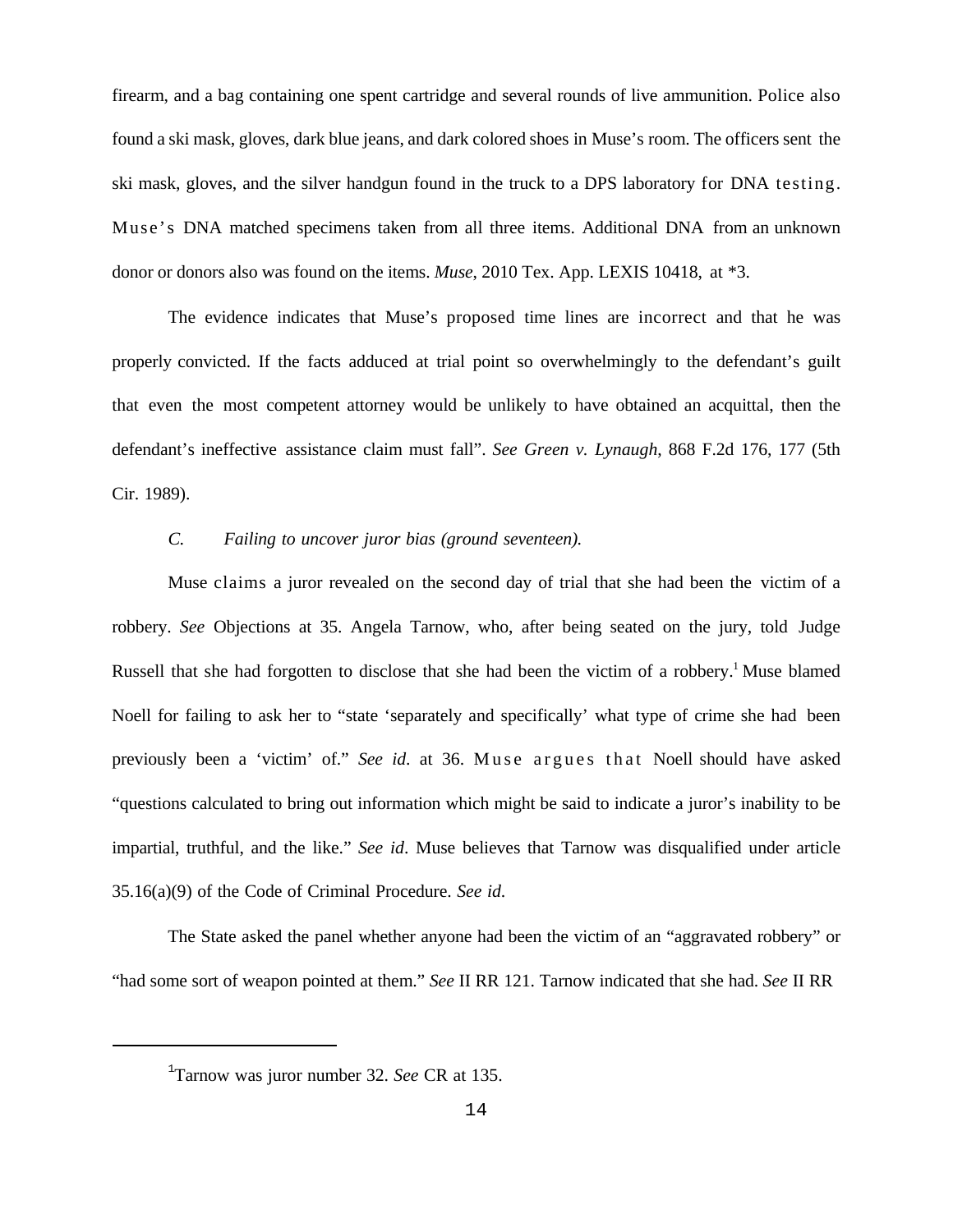122. Tarnow, however, indicated that she had no bias. *See* II RR 122. Noell also asked the panel to disclose whether they had been the victims of violent crime. *See* II RR 156-158. Turnow again indicated that she had. *See* II RR 15. Noell then asked "is there anyone that feels now that might affect their decision making in this case?" She did not indicate that it would. *See* II RR 158.

A biased juror is subject to a challenge for cause. *See* Tex. Code Crim. Proc. art. 35.19(a)(9) (West 2009). Tarnow, though, was not subject to a strike for cause because she indicated no bias. *See Jones v. State*, 982 S.W.2d 386, 390 (Tex. Crim. App. 1998) (before prospective juror can be excused for cause law must be explained to her and she must be asked whether she can follow law regardless of her personal views). Noell was not ineffective in failing to ask Tarnow additional questions. *See Fuller v. Johnson*, 158 F.3d 903, 907 (5th Cir. 1998) (attorney's performance not deficient where "no suspicion is raised about the truthfulness of the juror's responses" and alleged deficiency not prejudicial where Petitioner failed to undermine "the reliability or the fairness of his trial").

## *D. Failing to object to inconsistencies in Melissa Haas's testimony (ground nineteen).*

Muse argues in his objection regarding ground nineteen that "DNA expert, Melissa Haas, conveyed a false impression to the jury she knew to be false concerning the DNA analysis she allegedly conducted on the gun." *See* Objections at 37. She referred to "swabbing 'one-glove' then 'two-gloves' swabbing the 'ski mask,' and then distinguishing between 'swabbing' to 'tape-lifting.'" *See id*. at 37-38. He also re-argues his claim that she left a "false impression with the jury" because she failed to identify whether she analyzed Muse's "blood, semen, saliva, sweat, or urine." *See id*. at 38.3

The Report correctly found that Noell was not ineffective. *See* Report at 28-29. A "false impression" is not perjury or misleading. To the extent that the testimony was inconsistent or "vague," any inconsistencies were in Muse's favor since the jury heard the testimony. If the jury believed these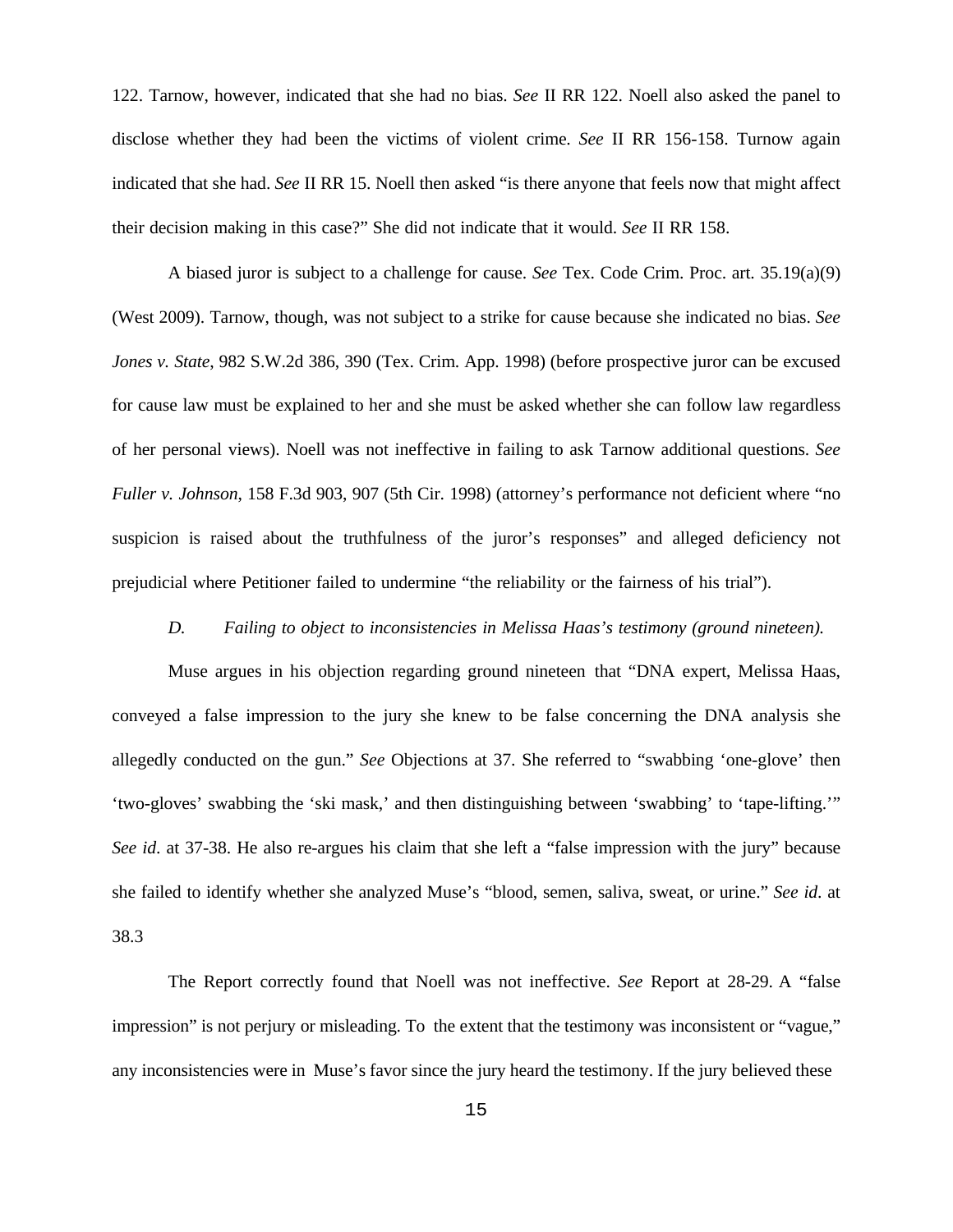alleged inconsistencies were material, it would have returned a different verdict. Sufficient evidence, including DNA evidence, linked Muse to the crime. *See Muse*, 2010 Tex. App. LEXIS 10418, at \*\*1- 5.

### *E. Conflict of interest (ground twenty-two).*

Muse claims that Noell "labored under a 'conflict of interest." *See* Objections at 44. Noell complained to Judge Russell about Noell's failures to visit him in jail. Muse alleges that when Noell finally visited him, Noell told him to plead guilty. *See id*. Muse further states that Noell falsely claimed that Muse threatened him before and during trial. *See id*. at 44-46. Muse also said that Noell prevented him from testifying by threatening to withdraw from the case. *See id*. at 45. Muse believes that he is entitled to an "'automatic' reversal of the conviction." *See id*. at 46.

"Prejudice is presumed only if the defendant demonstrates that counsel 'actively represented conflicting interests' and that 'an actual conflict of interest adversely affected his lawyer's performance.'" *See Strickland*, 566 U.S. at 692; *see* also *Cuyler v. Sullivan*, 446 U.S. 335, 350, 348 (1980). In *Beets v. Scott*, the Fifth Circuit noted, "The Supreme Court has not expanded *Cuyler's* presumed prejudice standard beyond cases involving multiple representation." *See* 65 F.3d 1258, 1265 (5th Cir. 1995). Muse can only prevail, then, if he could show that Noell actively represented multiple interests. *See id*. at 1269.

Established Supreme Court precedent requires a showing under *Cuyler* that Noell represented multiple interests. "Section  $2254(d)(1)$  provides a remedy for instances in which a state court unreasonably applies [the Supreme] Court's precedent; it does not require state courts to extend that precedent or license federal courts to treat the failure to do so as error." *White v. Woodall*, 134 S. Ct. 1697, 1706 (2014). The Supreme Court has not extended *Cuyler* beyond multiple representation. *See id*. Animosity between attorney and client without more does not establish an "actual" conflict of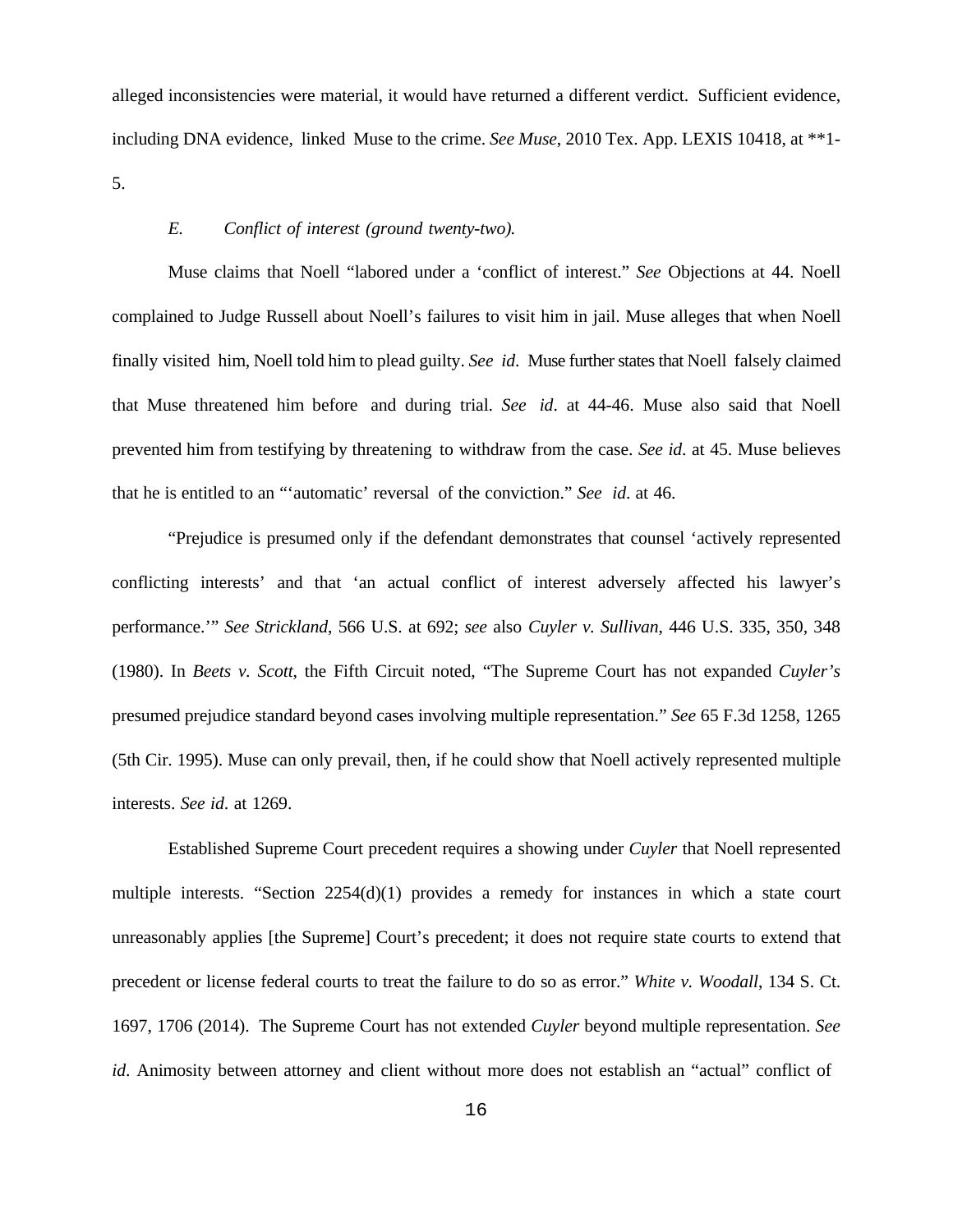interest. *See* Beets, 65 F.3d at 1260, 1268, 1277 (5th Cir. 1996) (distinguishing between a "potential" conflict and an "actual conflict").

Judge Russell found

There is no credible evidence in the record, or otherwise, that there existed an impermissible conflict of interest between the defendant and his trial attorney for the reasons alleged by the defendant.

*See* SHCR-13 at 896. Muse's allegations, at best, establish animosity between Noell and Muse. Animosity does not equate to Noell representing multiple interests that rises to the level of reversible error. This objection is overruled.

## **VI. Motion to Suppress (ground twenty).**

Muse claims the trial judge erred in denying his motion to suppress. *See* Objections at 39-40. Muse claims there was no probable cause to search the truck. *See id*. at 40-41. Detective Chuck Houghton testified that he saw a jacket matching the description of the one worn by the suspect in plain view in the front seat of the truck parked in Gordon's driveway and decided to impound the truck. *See* IV RR 51-52. Police do not need a warrant to seize evidence in plain view. *See Brown*, 460 U.S. at 738–739. Judge Russell indicated that law enforcement could impound a vehicle if it believed that it had been involved in a crime. II RR 61-62. Police may "seize and impound" a vehicle, "on the basis of probable cause, for 'whatever period is necessary to obtain a warrant for the search.'" *Segura v. United States*, 468 U.S. 796, 807 (1984); *see* also *Chambers v. Maroney*, 399 U.S. 42, 51 (1970)). Police then obtained a search warrant for the truck. *See* IV RR 54-55.

The state habeas trial court found:

The Court's decision to overrule the defendant's motion to suppress was proper and based upon the facts in the record and relevant case law. The defendant has failed to allege any facts or legal authority to show otherwise.

SHCR-13 at 896.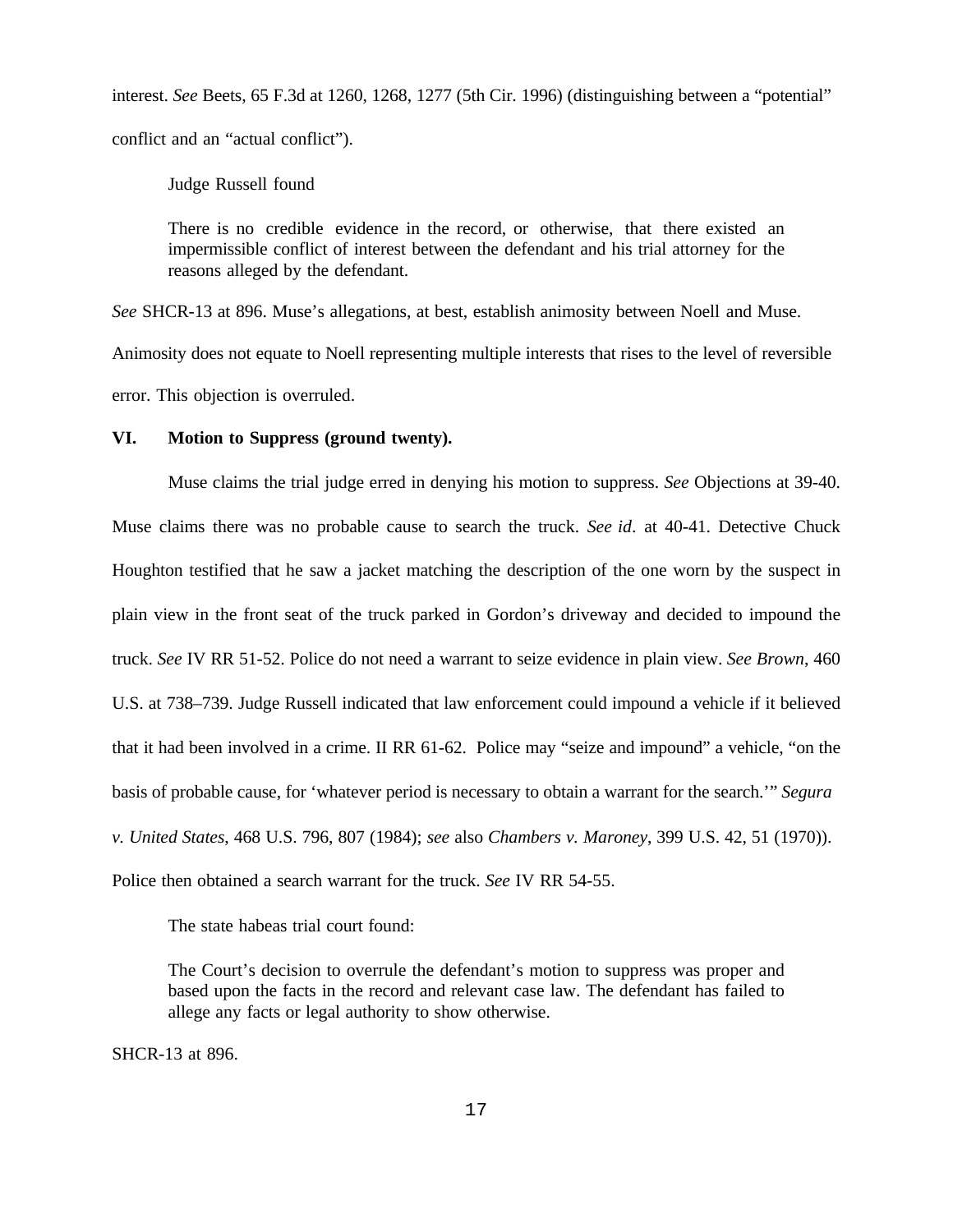Judge Russell was correct in stating that Muse had failed to show that the decision overruling the motion to suppress was erroneous. Muse has not shown that Judge Russell's application of the law was an unreasonable application of *Segura* or *Chambers*.

#### **VII. Sufficiency of the Evidence (ground twenty-three).**

In his twenty-third ground for relief, Muse claims that the evidence was legally insufficient to support the verdict. *See* Fed. Pet. at 16. In his objections, Muse contends that the evidence was legally insufficient to support the verdict since the victim of the robbery, Matthew Calhoun, did not identify him as the robber. *See* Objections, at 47-48. Muse describes the state's case as "purely circumstantial". *See id*. at 48.

In reviewing the legal sufficiency of the evidence, this Court must determine whether, considering the evidence in the light most favorable to the verdict, any rational trier of fact could have found the essential elements of the offense beyond a reasonable doubt. *Jackson v. Virginia*, 443 U.S. 307, 319 (1979); *Alexander v. McCotter*, 775 F.2d 595, 598 (5th Cir. 1985). "All credibility choices and conflicting inferences are to be resolved in favor of the verdict." *Ramirez v. Dretke*, 398 F.3d 691, 695 (5th Cir. 2005). The credibility of the witnesses is "beyond the scope of review" permitted by *Jackson*. *Schlup v. Delo*, 513 U.S. 298, 330 (1995) (discussing the standard for challenges to the legal sufficiency of the evidence under *Jackson*). "Where a state appellate court has conducted a thoughtful review of the evidence, moreover, its determination is entitled to great deference." *Callins v. Collins*, 998 F.2d 269, 276 (5th Cir. 1993). "A defendant who challenges the sufficiency of the evidence 'swims upstream.'" *United States v. Mulderig*, 120 F.3d 534, 546 (5th Cir. 1997).

The Twelfth Court of Appeals thoroughly reviewed the evidence related to the identity of the robber. The Court considered Muse's testimony that someone else committed the robbery while he took a nap. *See Muse*, 2010 Tex. App. LEXIS 10418, at \*\*14-17. The question of who committed